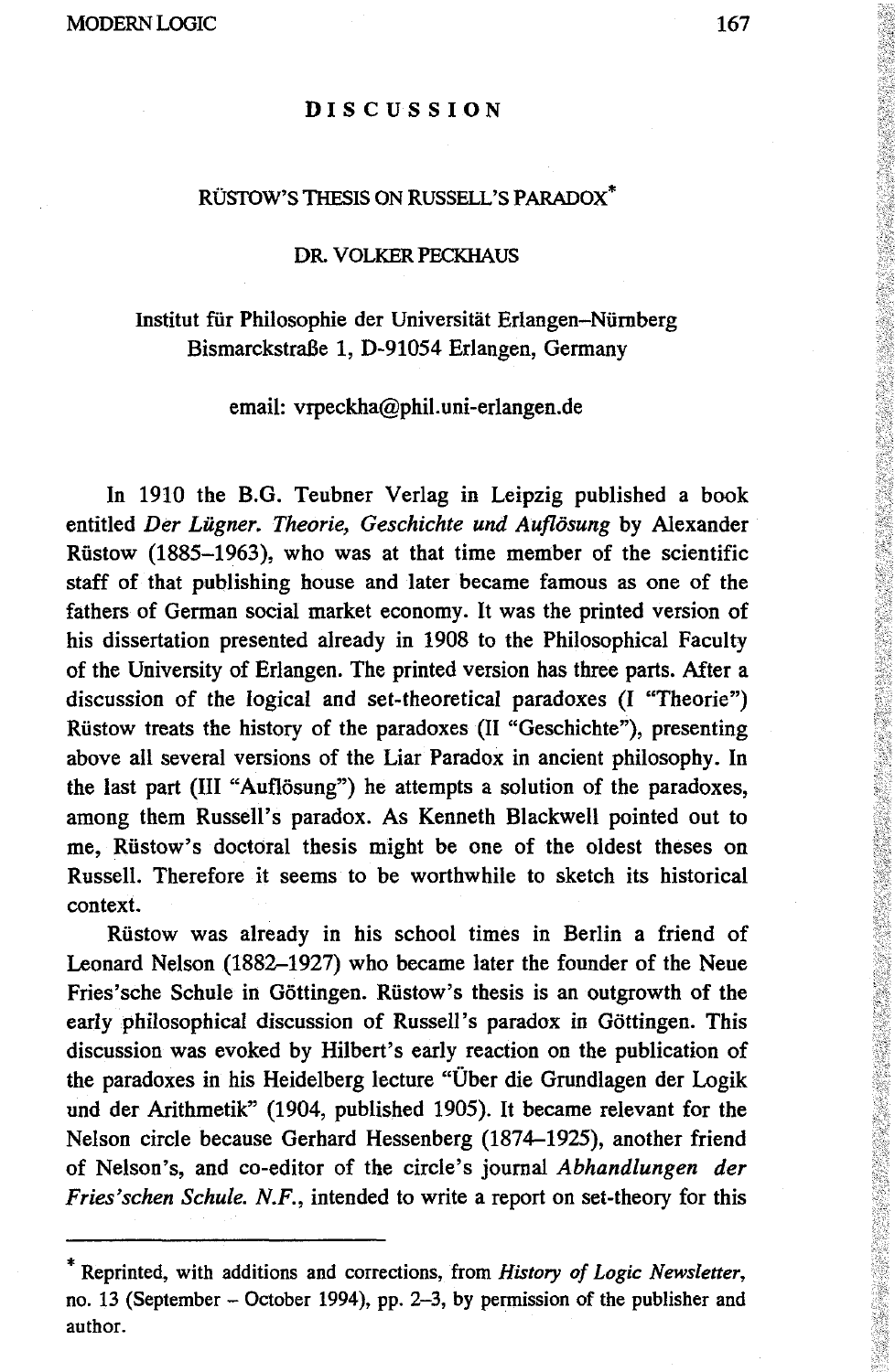journal ("Grundbegriffe der Mengenlehre", published in vol. 1, no. 4 [1906], 479-706). In June 1905 Nelson directed Hessenberg's interest to Russell's *Principles of Mathematics* (Cambrige University Press: Cambridge, 1903) and in February 1906 he sent him the book. Hessenberg's judgement was rather scathing, he had found almost nothing that made any impression on him, and criticized heavily that Russell expatiated "the completely vague contradiction of the set of all sets not being subsets of themselves in a whole chapter." In his "Grundbegriffe der Mengenlehre" Hessenberg commented that Russell's paradox is not dangerous for the mathematician who has nothing to do with the set of all things.

Contrary to Hessenberg the more philosophically minded members of Nelson's circle were electrified. Especially Heinrich Goesch (1880- 1930) was convinced he had a solution of Russell's impredicability paradox. In June 1906 he wrote to Nelson that he intended to publish his solution in the *Abhandlungen* and that he thought that "the matter is done in few days." It was due to the discussion of Goesch's "solution" that Nelson and his closest collaborator in Göttingen Kurt Grelling (1886-1942) planned to write a note of their own on the conditions necessary for a *solution* of the paradoxes. In this famous article by Grelling and Nelson, "Bemerkungen zu den Paradoxieen von Russell und Burali-Forti," *Abhandlungen* vol. 2, no. 3 (1908), 301-334, which contains the first formulation of the "heterological" or Grelling's paradox, only a short appendix by Goesch was published (324-328). At the same time Alexander Rüstow presented the manuscript of his thesis to Nelson and asked him whether it could be published in the *Abhandlungen.* This manuscript which he submitted to the University of Erlangen in summer 1908 was entitled "Der Lügner. Theorie, Geschichte und Auflösung des Russellschen Paradoxons," the last words "des Russellschen Paradoxons" being omitted in the published version. Nelson refused to publish the paper, since he regarded Rüstow's solution (by questioning the use of the law of determination *[tertium non datur])* as similar to Goesch's which he had already rejected.

Rüstow's book was only published two years later, and it is quite evident that Rüstow made substantial changes, since he uses, e.g., the results of the joint paper by Grelling and Nelson. I did not find the manuscript version of Rüstow's thesis, neither in his "Promotionsakte" in Erlangen, nor in his *Nachlass* stored at the Bundesarchiv in Koblenz. The original title can be found in the files of the Erlangen Philosophical Faculty. In a letter to the Dean of 16 June 1909 asking for an extension of the date of submission of the "Pflichtexemplare" Rüstow wrote that he intends to add and to correct many special things and that he further